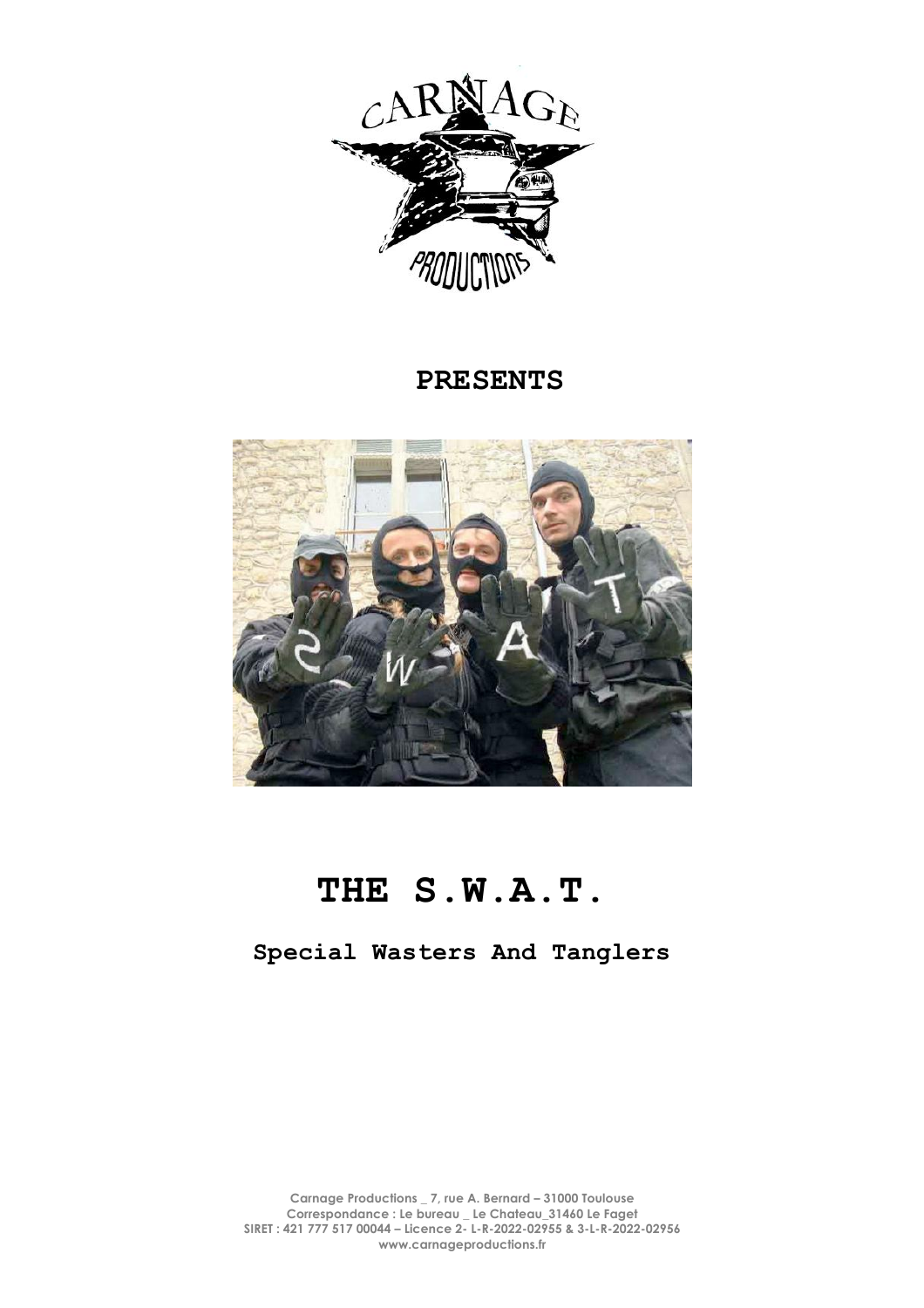#### **Street comedy performance – non verbal family show**

THEIR GOAL: FIND A PROBLEM TO EACH SOLUTION !

CARNAGE Productions is a French street arts company based in Toulouse, South-West of France. **Since 1989, CARNAGE Productions have created and performed street theatre shows more than 5,000 times in France and throughout the world.** "Les Frères Grumaux"**, "**Horizon Boucher"**, "**Les Extensibles" **are the previous creations. In 2004, Carnage released "**Domi and Claude**", a nearly-fairground comedy. In 2006, "**Derapage**" was launched in the major French Festivals, in 2010,** "Les Trefort" **invaded French Street, then in 2014** "Ma vie de Grenier" followed by Les Tapas. **In 2016, it was** l'Etre Recommandé, **and 2017** "Zéro Killed" In 2000, CARNAGE produced a street show that can be performed in any language:

#### **The S.W.A.T.**

# **Special Wasters And Tanglers Mute comedy, abseiling, stunts and clowning**

### **4 committed Commando members go off in search of an unlikely training mission.**

**Their goal : find a problem to each solution…**

**Their Mission: Impossible to remember…**

#### **The SWAT Tour:**

**Since 2000, they appeared in many International Street Arts Festivals such as** CHALON DANS LA RUE**,**  AURILLAC**,** NYONS **(CH),** LAUSANNE **(CH),** STOCKTON (GB)**,** LONDON **Watch this Space,** DETMOLD (D) **Strassentheater,** RASTATT **(D) Tête à Tête,** PORSGRUNN **(N) Streets of Fool,** QUEBEC **(FEIQ),** LIMBURG **(NL),** ROCHEFORT **(B),** HASSELT **(B),** GRAZ **(A),** ZARAGOZA **(E),** REUS **(E),** BARCELONA **(E)…, providing each time an hilarious moment.**

**In 2001 they were in** OTTAWA**,** CANADA **and in** SHIZUOKA**-City,** JAPAN **where they entered the** Daidogei World Cup **for the best humorous show.** 

**In 2002, GIGN officially opened the International Street Theatre Festival of** AURILLAC **Since then, they have been warmly welcomed in** Spain**,** Belgium**, Bulgaria,** The Netherlands**,** Germany**,**  Norway**,** Great Britain**,** Austria**,** Switzerland, Quebec, Italy, Japan, and recently in South Corea, Turkey and Australia **… more than 800 missions** 

*Since 2003 the CulturesFrance office and Institut de France(former AFAA : Association Française d'Action Artistique) has been promoting and supporting CARNAGE Productions street art performances abroad.*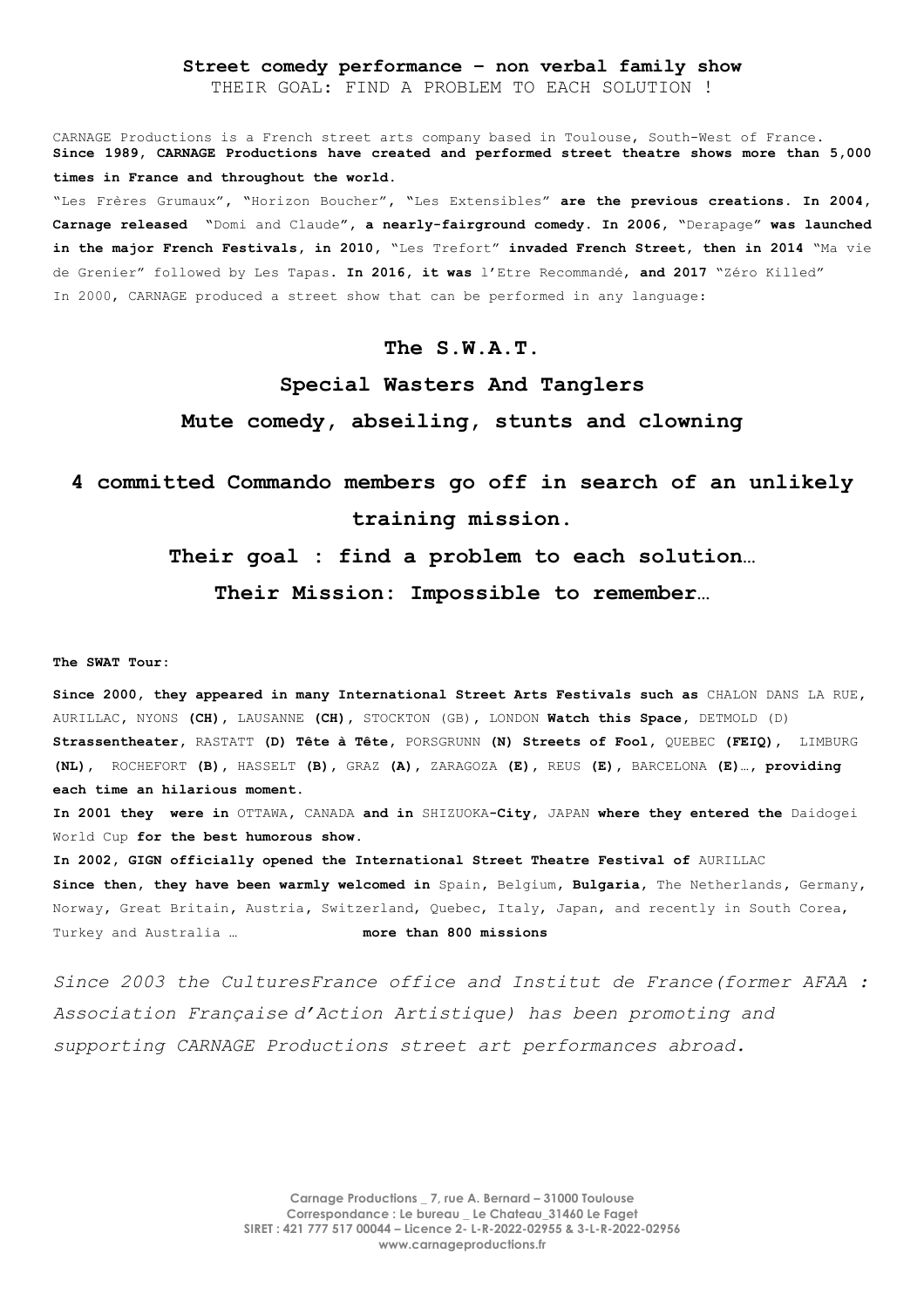Fix & mute show Audience capacity: 300-900 55 mn Many clown situations and gags stand along between each step.



#### **1. Abseiling :**

The commando starts from a window on a facade, a flat roof, a balcony… Before the action, the SWAT is attempting NOT to attract attention but they fail. They abseil one by one,each one with its own manner. Leader #1 is first on the rope, quite ill-at-ease. Next, the 3 team members try to score points over each other.

- Putting away of the material and lining up of the S.W.A.T. commando.

The Mission begins. But what is it exactly? It doesn't matter, Leader #1 gives the directions and he doesn't expect to be questioned about them.

#### **2. Barrier jumping:**

A metallic security barrier is necessary for this first step. The audience stands around ; Leader goes first, hits the barrier and falls off. The rest of the unit tries to pass the obstacle, some without thinking (down again), some with cunning or athletics jump… everybody's challenging for the best jump.

#### **3. Candy Break and litter bin exercise:**

Leader #1 orders the team to make a candy break close to a trash bin (see pictures below). While everyone is sipping his fruit juice with a straw, number 4 is doing his best with no straw!

To get rid of the empty packages, Leader #1 uses the trash container as an aimskill exercise target. While the Chief keeps opening and closing the container to make it harder, each member of the team offers us their own "special try" from the singing of Queen's great hit "We Will Rock You" to a big Bang head first in the bin!

#### **4. Teddy Bear Rescue Operation:**

The S.W.A.T. unit steps forward but Leader quickly stops and stares up at a Teddy Bear which appears to be in jeopardy: hang to the upper edge of a wall, the small and touching Teddy Bear is seeking for help! The S.W.A.T. unit finally found its Mission!

But the little stuffed animal is out of reach and the attempts to catch him down fail one after another. Hopefully, number 4 will find 4 metal bars pieces and they will at last find the way to put them together in order to assemble a pole. One of them will walk up to the Teddy Bear while the others are pushing him up: a real commando technique borrowed by the S.W.A.T. Unit!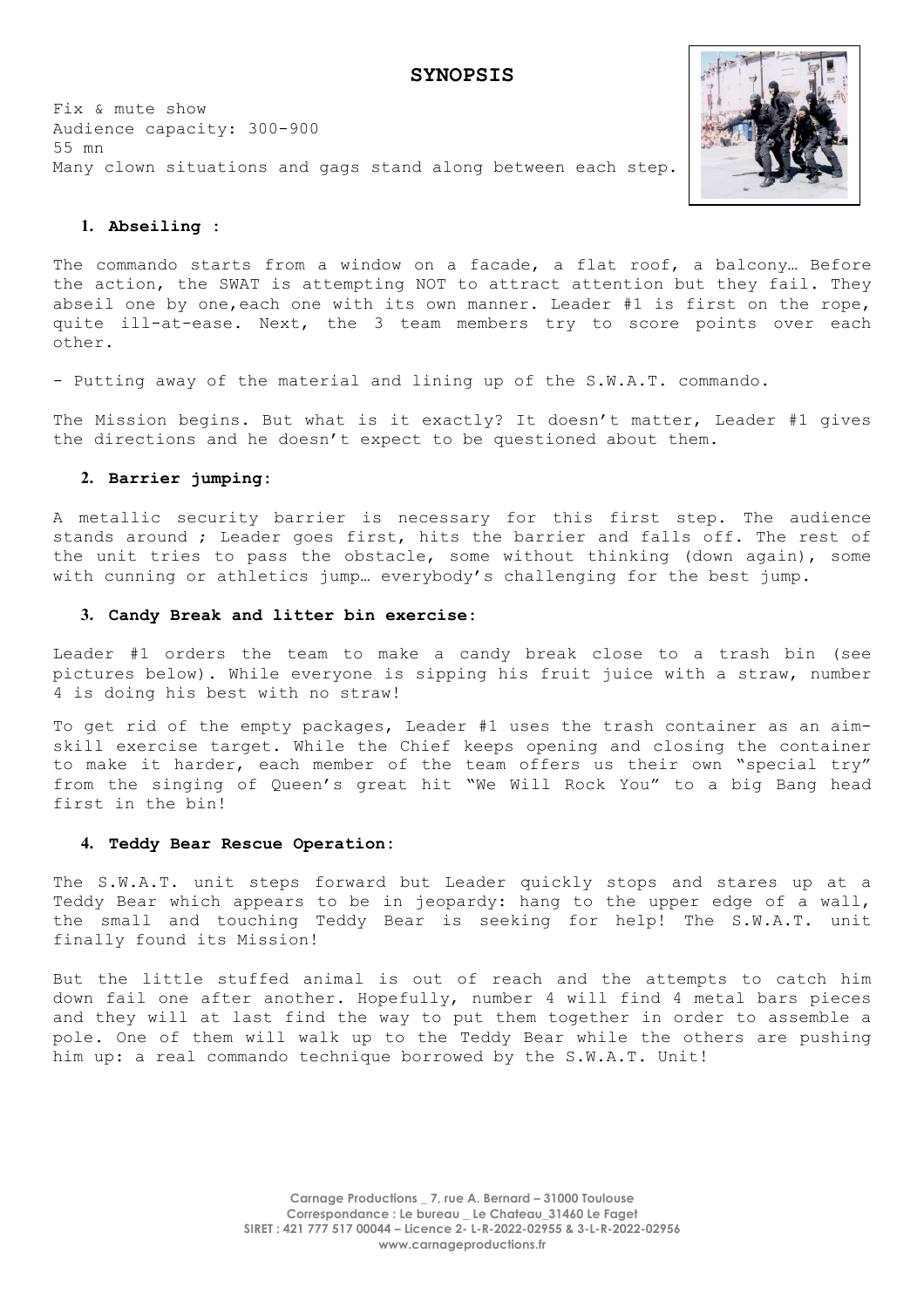

*Technical Requirement :* 

*- 1 mission / exhibition of 50 mn (abseiling, climbing, barrier and rubbish bin practicing, daytime or evening time)* 

*- Set up : 2h – get out : 1h* 

*- The "mission" is to be played in a open air urban area, a square, a big yard…* 

*- No parks, shopping malls, leisure parks… The location should be checked the day before acting.* 

#### *You should provide:*

*- An accompanying person from the festival crew during the show.* 

*- A dressing room for 4 people with shower and restroom close to the start place (The spectacle begins with the facade abseiling). Sweet and salted food, dry and fresh fruits, water and sodas.*

*- A security metal barrier and a trash container (240 liters capacity): see the synopsis and technical video (see below) for details and pictures*

*- 4 single rooms in a nice hotel*

*- 2 hot meals a day for 4-5 people (arriving at least day before)* 

#### *WARNING:*

*A façade of maximum 15 meters high (45 feet) is necessary for abseiling, 8 meters (30 feet) as a minimum and legal clearance.* 

*If there are no anchor points available, you should provide 2 wooden bars/poles (6 inches X 6 inches) and small pieces of carpet to protect the walls.*

*Please, email us pics of the place you will choose: our team contact for technical questions: Hélène –* **helene.larrouy@gmail.com** *- +33(0)6 87 82 56 83*